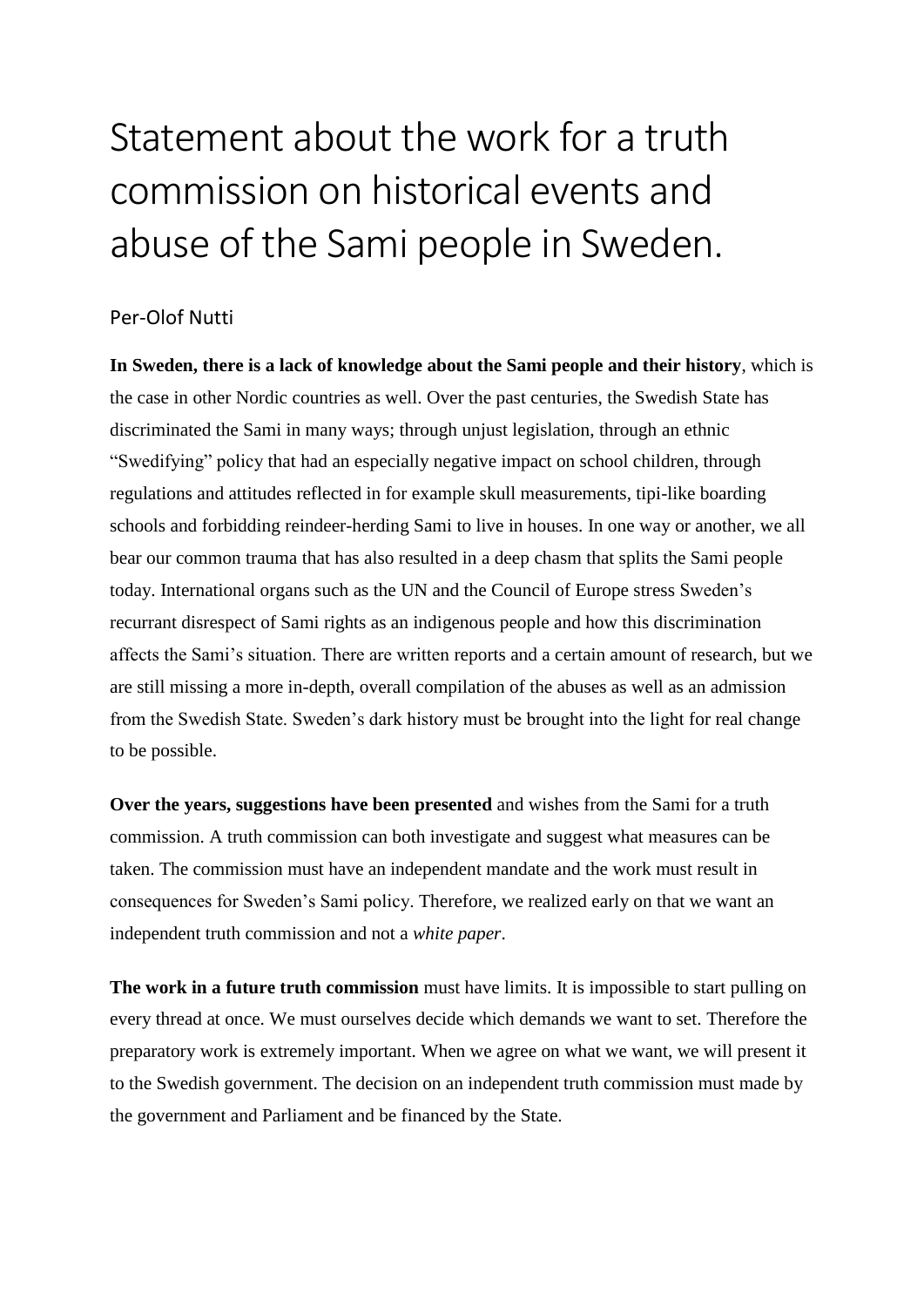**After a decision in the Swedish Sami Parliament plenary assembly** in May 2014, the parliament started their work together with the Equality ombudsman (DO) and Vaartoe – The Centre for Sami Research at the University of Umeå, Sweden. I wasn't the president at the time, but it was agreed that it was a good idea to learn from those with experience in working with truth commissions in other countries and invite them to a seminar to share knowledge and discuss the subject. The Equality ombudsman was helpful in finding and inviting these experts.

**In September 2016, representatives** for national Sami organizations and Sami parliament parties met with the Sami Parliament, Equality ombudsman and Vaartoe to prepare a planned round table discussion. At the end of October 2016, there was a two-day discussion as well as an open seminar which was open to the public. Six international experts with different areas of expertise and experiences participated. The themes discussed were:

- Establishment and mandate for truth commissions
- work methods and
- objectives and results

The unedited presentations from the open seminar on truth commissions have been loaded up on the Swedish Sami Parliament's YouTube channel for those interested. The participating experts were:

- **Dr Julia Raue** Adviser to the Special Rapporteur on the promotion of truth, justice, reparation and guarantees of non-recurrence (Mr. Pablo de Greiff)
- Mr Eduardo Gonzalez Expert in transitional justice. Has contributed to technology and strategic advice to truth-seeking initiatives in about 20 countries and has had a leading position in connection with the Truth and Reconciliation Commission in Peru.
- **Mag. Dr. Gerhard Baumgartner** Historian and Director of the Documentation Centre for Austrian Resistance, previously a project director for the Austrian Historical Commission.
- **Chief Wilton Littlechild** Lawyer and one of three commissioners in the Canadian Truth and Reconciliation Commission.
- **Dr. Paulette Regan** Historian and Senior Advisor at the National Centre for Truth and Reconciliation at the University in Manitoba, Canada, previously senior researcher and writer for the Canadian Truth and Reconciliation Commission.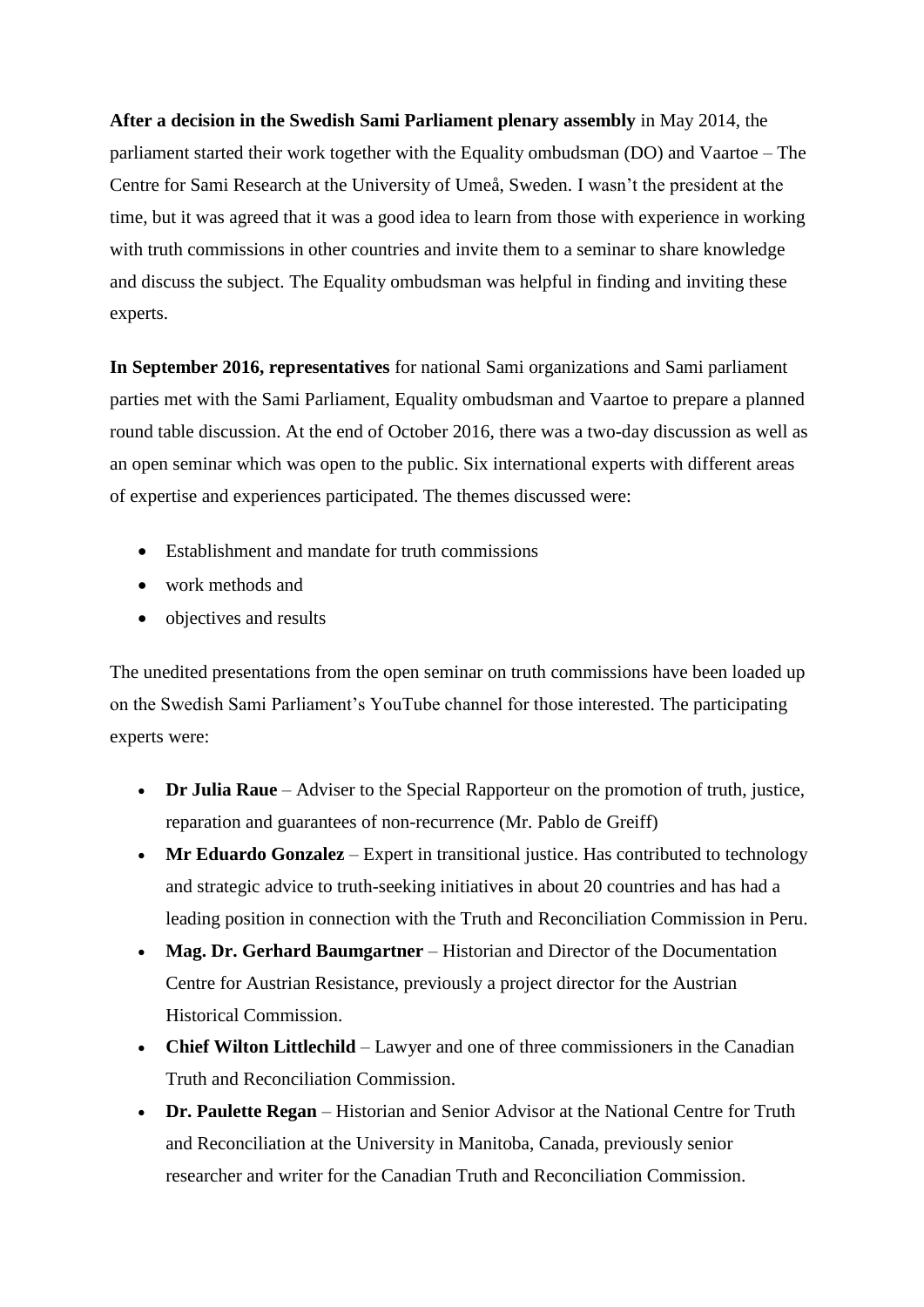**Laila Susanne Vars**, director of the Gáldu Resource Centre for the Rights of Indigenous Peoples, previously member and vice president to the Norwegian Sami Parliament.

**A few months after the seminar,** the representatives for Sami organizations and parties met again. They agreed to appoint a work group to come with a suggestion on how the work with a Sami truth commission would be able to continue. The members of the group were Marie Persson Njajta, Kristina Krihke Nordling, Isak Utsi and Simon Wetterlund.

**In March 2018, the larger group** met again, with a few new participants, part of the parliament's new board, since we had parliament elections during that period. Every Sami Parliament party was represented. The meeting was supported by the work group results with their global report and a SWOT analysis. A SWOT analysis identifies strengths, weaknesses, opportunities and threats that may be met along the way towards a truth commission. We discussed in smaller groups and commented on the SWOT analysis that has not yet been made public. The work group is commissioned to edit and prepare the finished analysis. The analysis stems from a position where we can consider beginning a process of establishment and at an early stage get a picture of the obstacles and opportunities we can all see to continue with the process.

**Possible ways to continue** could be to initiate hearings to obtain observations and comments to mandates (like Norway and Finland) and to cooperate over borders, deepen established contacts and perhaps participate in hearing on the Norwegian and Finnish sides. Other things may need to be further investigated, for example comparing what resources other countries have contributed, legal prerequisites for a truth commission in Sweden and models for establishment. The work group has also suggested creating a portal for sharing information to ensure transparency in the work.

This is as far as we have come in our preparatory work on the Swedish side of Sápmi.

**It is an exciting process,** but also something serious. We do not want to fail, and we must have the people with us. So far there are few outside the parliament that really know what we are doing, and I think there are quite a few questions and doubts. And probably fears. For what is going to happen when the Sami begin telling their stories? We must also be prepared